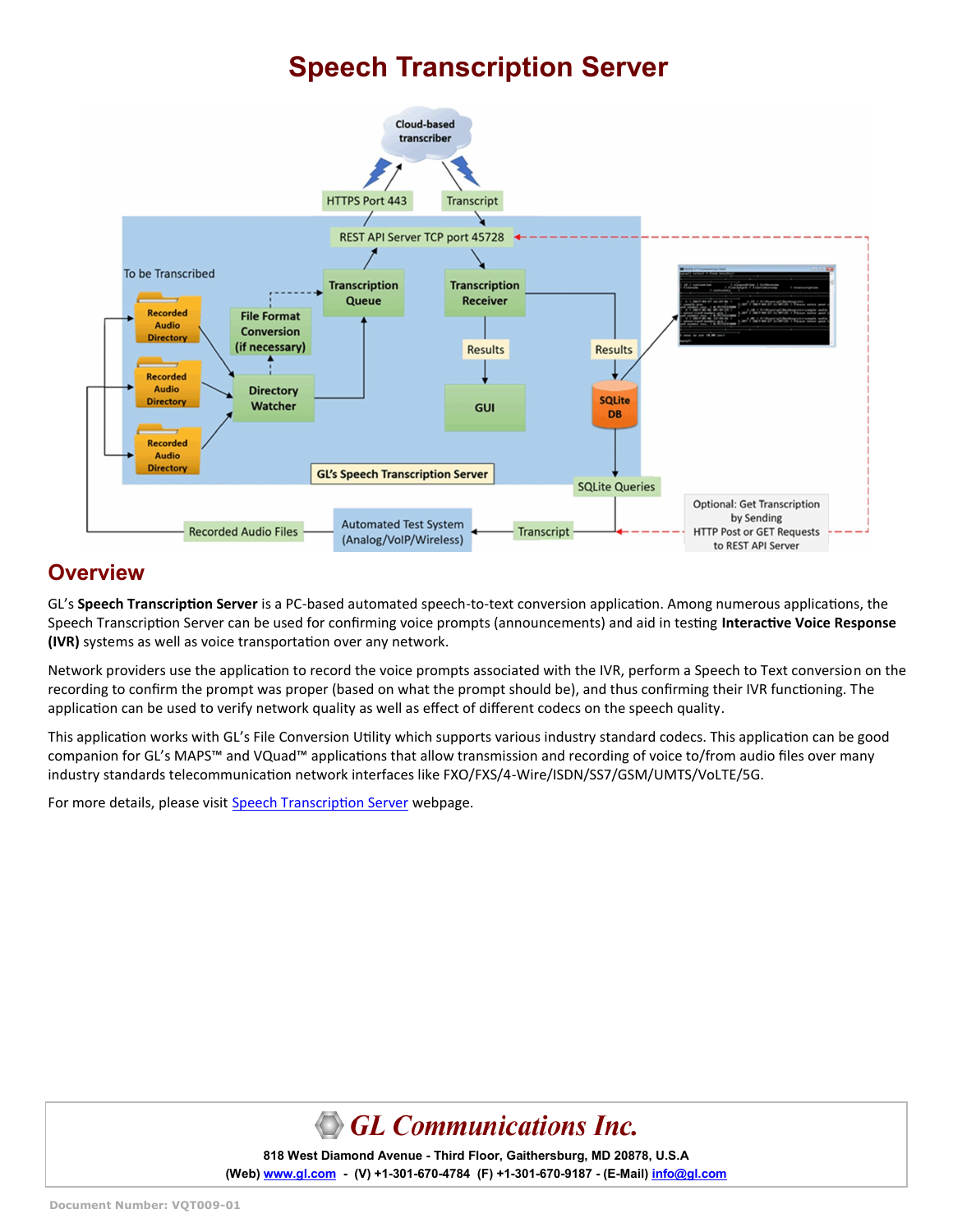### **Main Features**

- Ability to convert PCM, WAV, or GLW files into text format
- Transcribe up-to 20 seconds of speech files into text
- Transcribe recorded short speech files into text; there is a maximum limit of 20 seconds for any single utterance
- Single or Multiple folders containing audio files can be converted to text easily
- Cloud-based processing provides accurate translations
- Supports multi-languages such as U.S English, French, German, Italian, Japanese and more
- Easy to access transcribed text via file, API or database
- Base Software includes up to 420 hours of audio transcription per year, validity can be extended with annual support contract
- REST APIs for transcription request and transcript retrieval
- Ability to convert text to speech in PCM or WAV file format
- Base Software includes up to 420 hours of audio transcription per year, validity can be extended with annual support contract
- GL's VQuad™ application supports full automation of the Speech Transcription Server (as well as analysis of the transcribed text)

### **Working Principle**

The **Speech Transcription Server** can convert recorded audio (\*.PCM, \*.WAV, or \*GLW) files into text format. Single or multiple folders are monitored continuously for short audio files and once the files are detected, they are placed in the speech transcription queue for transcription. These files are sent to the cloud-based transcription service and are accurately converted to text.

### **Transcription Results**

Results are listed in the order they are transcribed and includes source file information (such as File Name, Directory path, Length of the file, Modified Date and Time) along with the transcribed file information such as Transcribed Date and Time, Transcription output text, Certainty score, and the Time taken in seconds to transcribe the file. The certainty ranges from 0-1 where 0 indicating the lowest confidence score and 1 indicating the highest confidence score for the transcribed text.

|   | GL Speech Transcription Server [Administrator]<br><b>File Settings Help</b><br>$\begin{array}{c c c c c c} \hline \textbf{B} & \textbf{B} & \textbf{B} & \textbf{B} & \textbf{B} & \textbf{B} & \textbf{B} & \textbf{B} & \textbf{B} & \textbf{B} & \textbf{B} & \textbf{B} & \textbf{B} & \textbf{B} & \textbf{B} & \textbf{B} & \textbf{B} & \textbf{B} & \textbf{B} & \textbf{B} & \textbf{B} & \textbf{B} & \textbf{B} & \textbf{B} & \textbf{B} & \textbf{B} & \textbf{B} & \textbf{B} & \textbf{$<br>Results<br>Manage |                                           |        |               |                  |                                                                                                |           |            |
|---|------------------------------------------------------------------------------------------------------------------------------------------------------------------------------------------------------------------------------------------------------------------------------------------------------------------------------------------------------------------------------------------------------------------------------------------------------------------------------------------------------------------------------|-------------------------------------------|--------|---------------|------------------|------------------------------------------------------------------------------------------------|-----------|------------|
|   | File                                                                                                                                                                                                                                                                                                                                                                                                                                                                                                                         | Folder                                    | Length | Date modified | Date transcribed | Transcript                                                                                     | Certainty | Time taken |
| 1 |                                                                                                                                                                                                                                                                                                                                                                                                                                                                                                                              | enter-card-numbe C:/Program Files/ 3.390  |        |               |                  | [2017/04/27 20:3] 2020/04/21 19:3 Please enter your card number now                            | 0.9245    | 1.876      |
| 2 |                                                                                                                                                                                                                                                                                                                                                                                                                                                                                                                              | welcome-to-spect C:/Program Files/ 13.725 |        |               |                  | [2016/11/05 02:4] 2020/04/21 19:3 Welcome to spectrum Your call may be monitored or rec 0.7154 |           | 5.553      |
|   |                                                                                                                                                                                                                                                                                                                                                                                                                                                                                                                              |                                           |        |               |                  |                                                                                                |           |            |
|   | <b>Clear Results</b>                                                                                                                                                                                                                                                                                                                                                                                                                                                                                                         |                                           |        |               |                  | Transcribed: 2 Queued: 0 Subscription C Internet C Server                                      |           |            |

#### **Figure: Transcription Results**

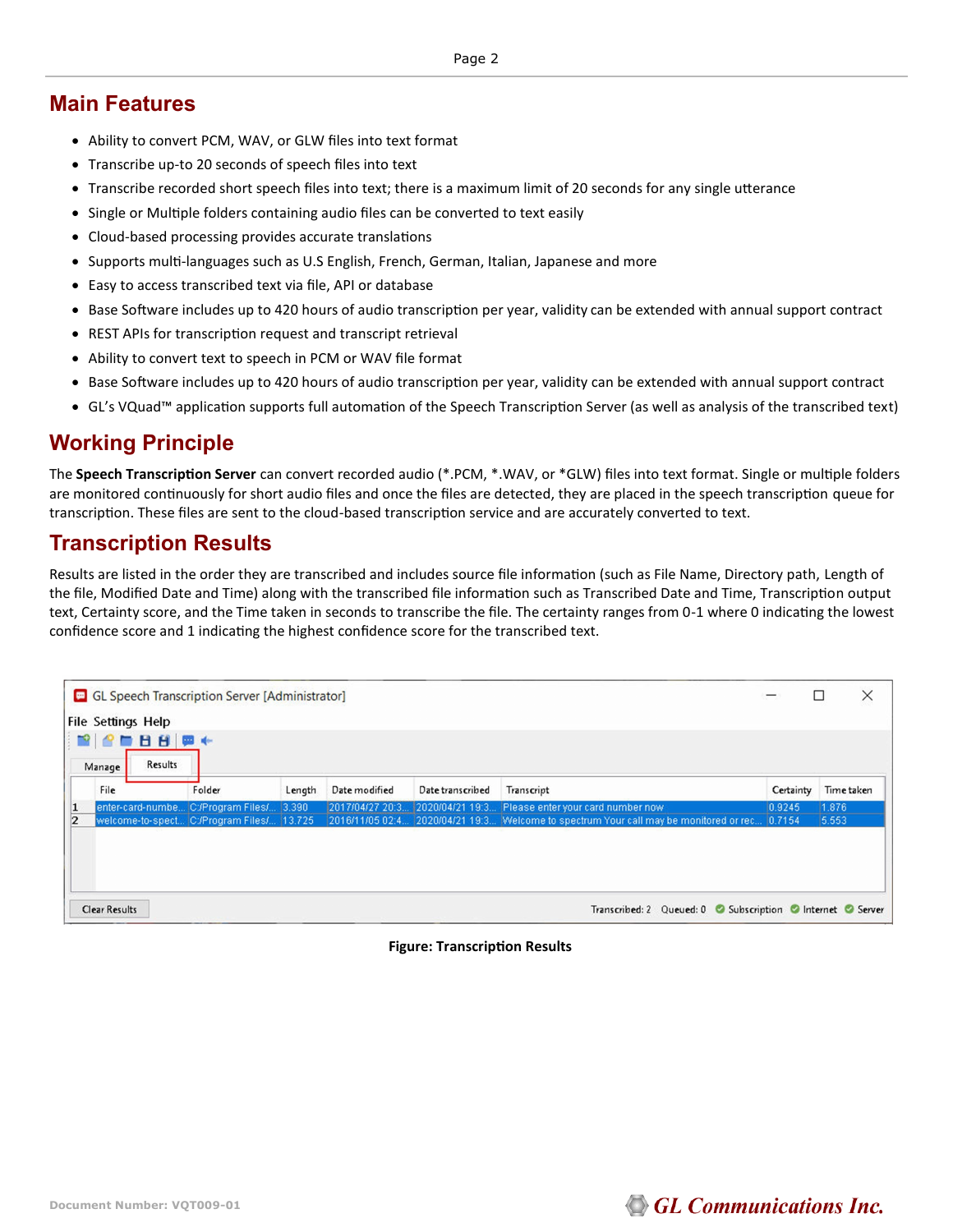### **Text to Speech Conversion**

The **Speech Transcription Server** application converts text into speech in PCM or WAV file format.

|        | <b>Ext to Speech</b> |                                                                              |        | $\times$ |
|--------|----------------------|------------------------------------------------------------------------------|--------|----------|
| Source |                      |                                                                              |        |          |
| Path   |                      | C:\Program Files\GL Communications Inc\Speech Transcription Server\sample au | Browse |          |
|        | <b>File Name</b>     | tts.pcm                                                                      |        |          |
|        | Language             | English (US)<br>$\checkmark$                                                 |        |          |
| Format |                      | u-law<br>$\checkmark$                                                        |        |          |
| Text   |                      | Hello World                                                                  |        | ۸<br>٧   |
|        | Generate             |                                                                              |        |          |

#### **Figure: Text to Speech Conversion**

#### **REST API Server**

REST API Server helps to transcribe and get the transcribed results on the Remote PC using HTTP request on the configured REST API port number.



#### **Manual Transcription**

The **Speech Transcription Server** can transcribe speech to text manually for a single PCM, WAV, or GLW files using Manual Transcription option. This option will help user to quickly transcribe required file manually.

| Manual Transcription |                                                        |  |               | × |  |  |  |  |
|----------------------|--------------------------------------------------------|--|---------------|---|--|--|--|--|
| Source               |                                                        |  |               |   |  |  |  |  |
| File                 | ranscription Server\sample audio\enter-card-number.pcm |  | <b>Browse</b> |   |  |  |  |  |
| Locale               | English (United States)<br>$\checkmark$                |  |               |   |  |  |  |  |
| Encoding             | u-law<br>$\checkmark$                                  |  |               |   |  |  |  |  |
| Result               |                                                        |  |               |   |  |  |  |  |
|                      | Please enter your card number now.                     |  |               |   |  |  |  |  |
| Certainty            | 0.9475                                                 |  |               |   |  |  |  |  |
| Transcribe           | Log result to database<br>Clear                        |  |               |   |  |  |  |  |

#### **Figure: Manual Transcription**